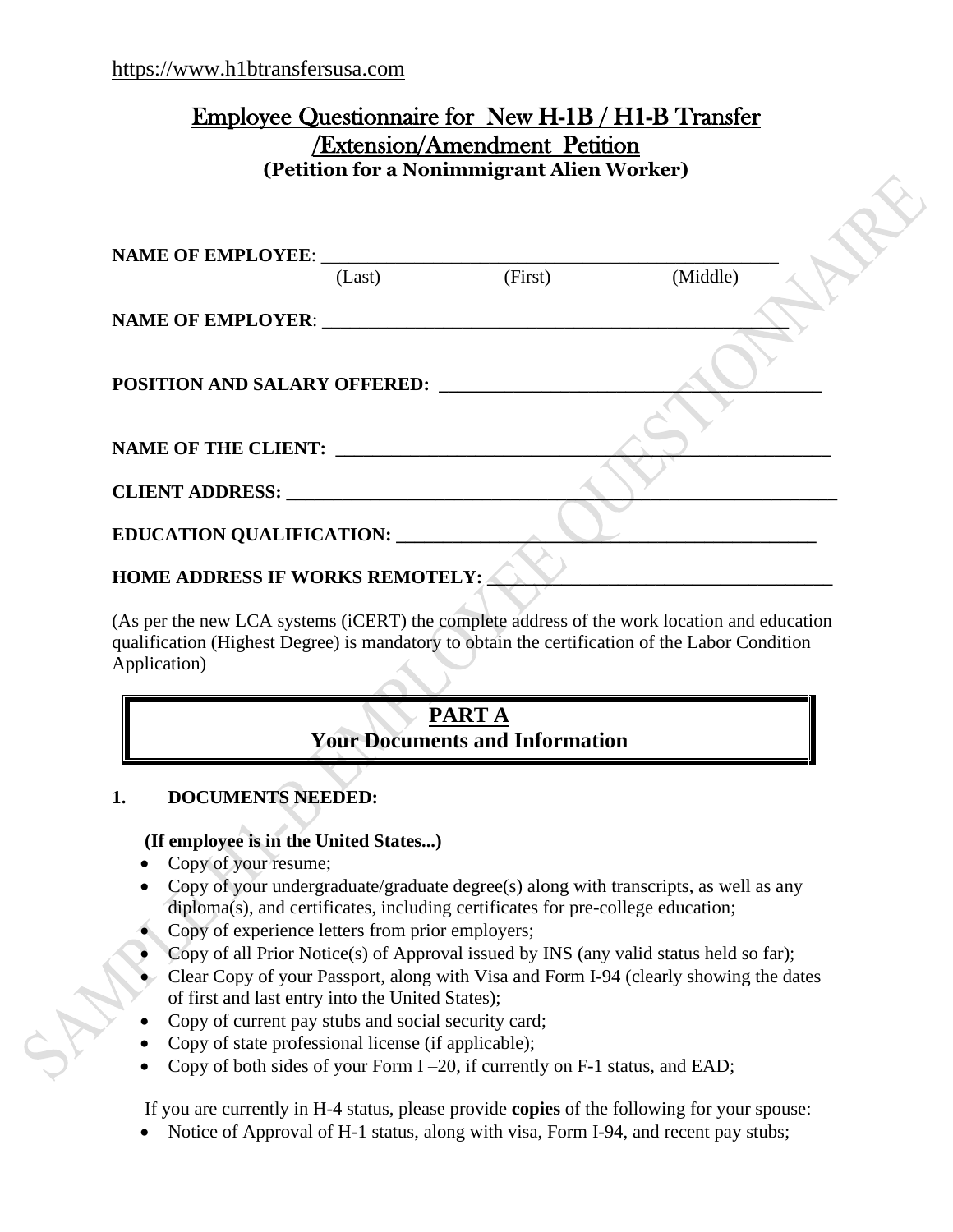• Marriage Certificate;

## **(If employee is outside the United States…)**

- Copy of your resume;
- Copy of your undergraduate/graduate diploma(s), certificates, degrees along with the transcripts, and copies of high school and other pre-college certificates and transcripts;
- Copies of experience letters from prior/current employer(s). This is especially important where the college degree certificate is of a three year degree program. For H-1B purposes, equivalence to a baccalaureate ( 4 year degree program) degree is required, and equivalence can be obtained through a combination of education and experience;

\_\_\_\_\_\_\_\_\_\_\_\_\_\_\_\_\_\_\_\_\_\_\_\_\_\_\_\_\_\_\_\_\_\_\_\_\_\_\_\_\_\_\_\_\_\_\_\_\_\_\_\_\_\_\_\_\_\_\_\_\_\_\_\_

 $\blacksquare$  .  $\blacksquare$  .  $\blacksquare$  .  $\blacksquare$  .  $\blacksquare$  .  $\blacksquare$  .  $\blacksquare$  .  $\blacksquare$  .  $\blacksquare$  .  $\blacksquare$  .  $\blacksquare$  .  $\blacksquare$  .  $\blacksquare$  .  $\blacksquare$  .  $\blacksquare$  .  $\blacksquare$  .  $\blacksquare$  .  $\blacksquare$  .  $\blacksquare$  .  $\blacksquare$  .  $\blacksquare$  .  $\blacksquare$  .  $\blacksquare$  .  $\blacksquare$  .  $\blacksquare$ 

• Copy of your passport, all stamped pages.

## **2. INFORMATION NEEDED: [type or print]**

*\* If you are outside the United States…*

Address: \_\_\_\_\_\_\_\_\_\_\_\_\_\_\_\_\_\_\_\_\_\_\_\_\_\_\_\_\_\_\_\_\_\_\_\_\_\_\_\_\_\_\_\_\_\_\_\_\_\_\_\_\_\_\_\_\_\_\_\_\_\_\_\_

*\* If you are in the United States…*

| Your home phone number: |  |  |
|-------------------------|--|--|
|                         |  |  |

Work phone number:

Cell phone number:

Email Address:

- *\* Personal Information:*
	- Your date of birth: (Month) (Date) (Year)

• Your Social Security number (if applicable) \_\_\_\_\_\_\_\_\_\_\_\_\_\_\_\_\_\_\_\_\_\_\_\_\_\_\_\_\_\_\_\_\_\_\_\_

\_\_\_\_\_\_\_\_\_\_\_\_\_\_\_\_\_\_\_\_\_\_\_\_\_\_\_\_\_\_\_\_\_\_\_\_\_\_\_\_\_\_\_\_\_\_\_\_\_\_\_\_\_\_\_\_\_\_\_\_\_\_\_\_\_

• Consulate to Notify upon Approval of your petition (if outside the USA):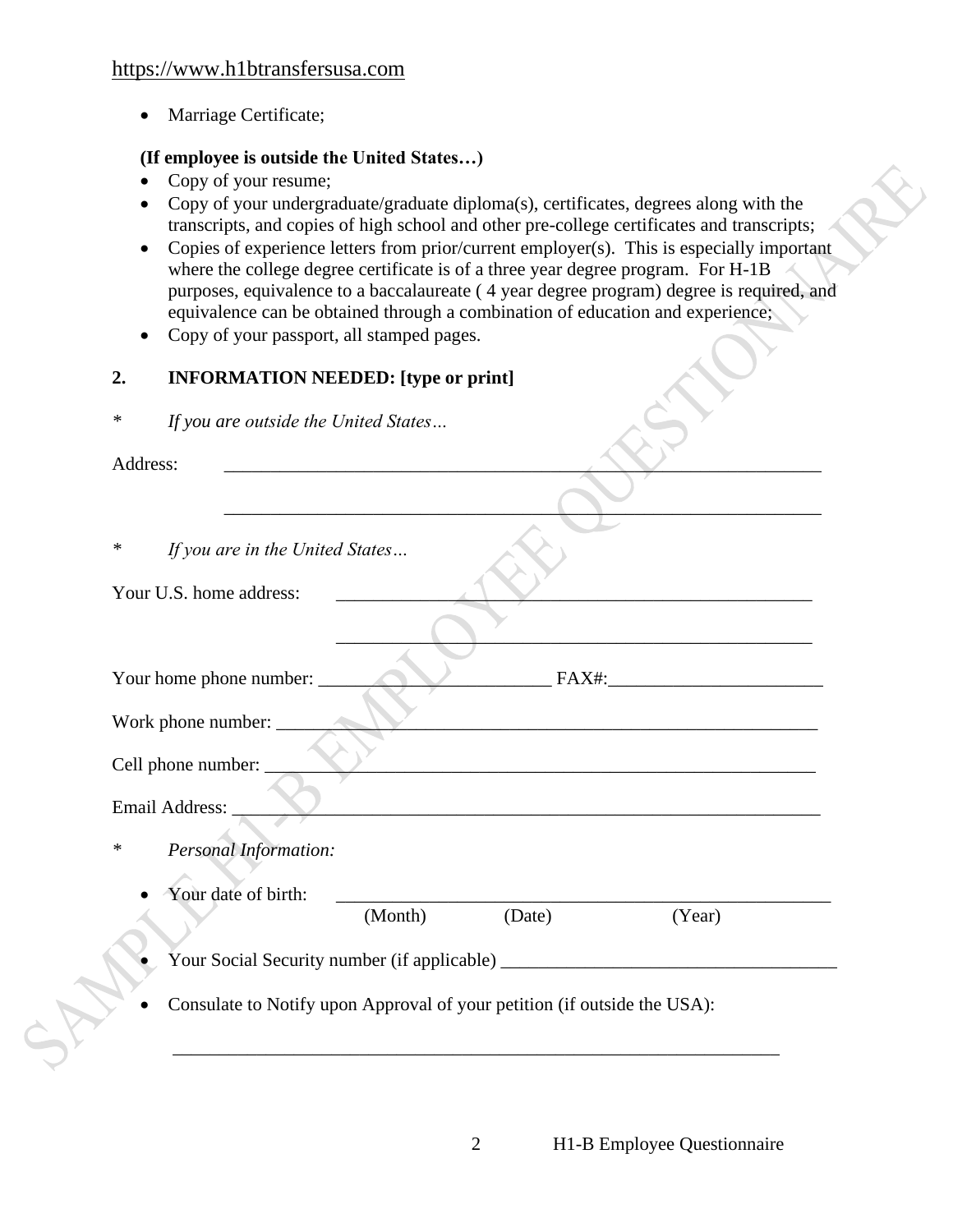#### [https://www.h1btransfersusa.com](https://www.h1btransfersusa.com/)

• Has an I-140 immigrant petition been filed on your behalf? Details:

# **All Prior Periods Of Stay In The U.S. Over The Last Seven Years:**

\_\_\_\_\_\_\_\_\_\_\_\_\_\_\_\_\_\_\_\_\_\_\_\_\_\_\_\_\_\_\_\_\_\_\_\_\_\_\_\_\_\_\_\_\_\_\_\_\_\_\_\_\_\_\_\_\_\_\_\_\_\_\_\_\_

| Date entered U.S.<br>(mm/dd/yy) | Date departed U.S.<br>(mm/dd/yy) | <b>Status (e.g. H-1B, L-1, B-1)</b> |
|---------------------------------|----------------------------------|-------------------------------------|
|                                 |                                  |                                     |
|                                 |                                  |                                     |
|                                 |                                  |                                     |
|                                 |                                  |                                     |
|                                 |                                  |                                     |

# **Part B Information about Dependents**

1. Your spouse and children will **need to apply for H-4 status (only if they are currently in the USA on a valid status), or an extension of their current H-4 status**. **PLEASE NOTE THAT THEIR STATUS MUST BE EXTENDED THROUGH A SEPARATE APPLICATION, AND IS NOT AUTOMATICALLY EXTENDED UPON APPROVAL OF THE H-1B PETITION**. Provide **copies** of the following for all dependents:

- Passport, along with visa and Form I-94 (dark enough so that the date of arrival is visible – copies of entry stamps of both the **first date** and the **last date of entry** into the United States are required);
- Marriage Certificate;
- Birth Certificate (if available).

Also, we need the following information: [type or print]

• Name of Spouse: \_\_\_\_\_\_\_\_\_\_\_\_\_\_\_\_\_\_\_\_\_\_\_\_\_\_\_\_\_\_\_\_\_\_\_\_\_\_\_\_\_\_\_\_\_\_\_\_\_\_\_

|                         | (Last) | (First)      | (Middle)                    |
|-------------------------|--------|--------------|-----------------------------|
| Spouse's date of birth: |        |              |                             |
|                         |        | (MM/DD/YYYY) |                             |
| • Country of birth:     |        |              |                             |
|                         |        |              | H1-B Employee Questionnaire |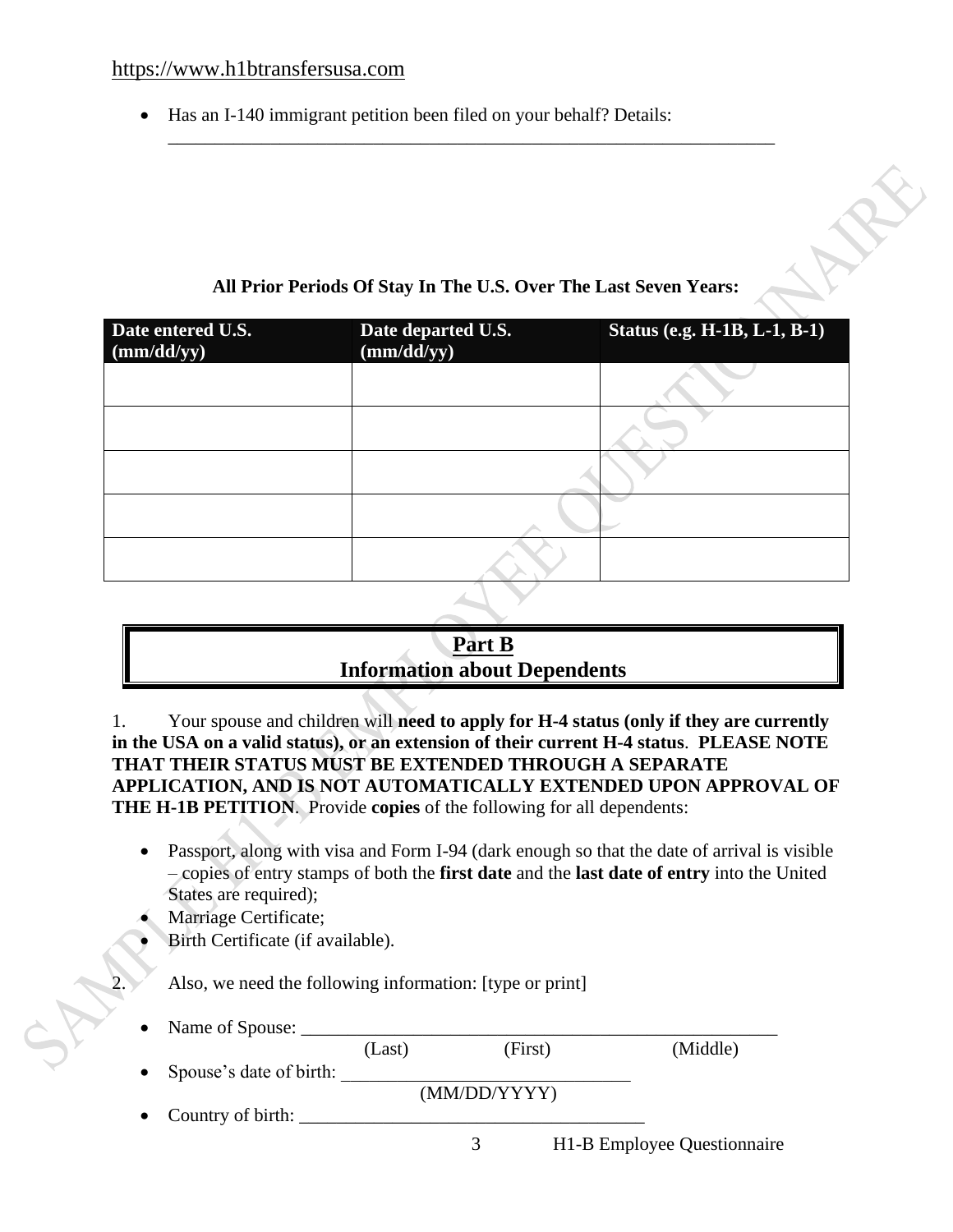| ٠         |                                                                                                                                                                                        |                |                                                                                           |
|-----------|----------------------------------------------------------------------------------------------------------------------------------------------------------------------------------------|----------------|-------------------------------------------------------------------------------------------|
|           | Spouse's current Status (if in the United States): _____________________________                                                                                                       |                |                                                                                           |
|           | When spouse's status expires (if in the United States): _________________________                                                                                                      |                |                                                                                           |
|           | Spouse's Social Security # (if in the United States):                                                                                                                                  |                |                                                                                           |
| $\bullet$ |                                                                                                                                                                                        |                |                                                                                           |
| 2.        | If you have children, please provide a copy of each child's Form $I-94$ and fill in the<br>following information [use additional sheet(s) for more than two children]: [type or print] |                |                                                                                           |
| $\bullet$ | Name of child:                                                                                                                                                                         |                |                                                                                           |
|           | $\bullet$ (Last)                                                                                                                                                                       | (First)        | (Middle)                                                                                  |
| $\bullet$ |                                                                                                                                                                                        |                |                                                                                           |
|           |                                                                                                                                                                                        |                | the control of the control of the control of the control of the control of the control of |
|           | Child's Passport number:                                                                                                                                                               |                |                                                                                           |
|           |                                                                                                                                                                                        |                |                                                                                           |
|           |                                                                                                                                                                                        |                |                                                                                           |
|           |                                                                                                                                                                                        |                |                                                                                           |
|           | Child's current status (if in the United States): _______________________________                                                                                                      |                |                                                                                           |
|           | When child's status expires (if in the United States): __________________________                                                                                                      |                |                                                                                           |
|           |                                                                                                                                                                                        |                |                                                                                           |
|           | Name of child:                                                                                                                                                                         |                |                                                                                           |
|           | $\bullet$ (Last) (First)                                                                                                                                                               |                | (Middle)                                                                                  |
|           |                                                                                                                                                                                        |                |                                                                                           |
|           |                                                                                                                                                                                        |                |                                                                                           |
|           | Child's $I-94 \# (if in the United States):$                                                                                                                                           |                |                                                                                           |
|           |                                                                                                                                                                                        | $\overline{4}$ | H1-B Employee Questionnaire                                                               |